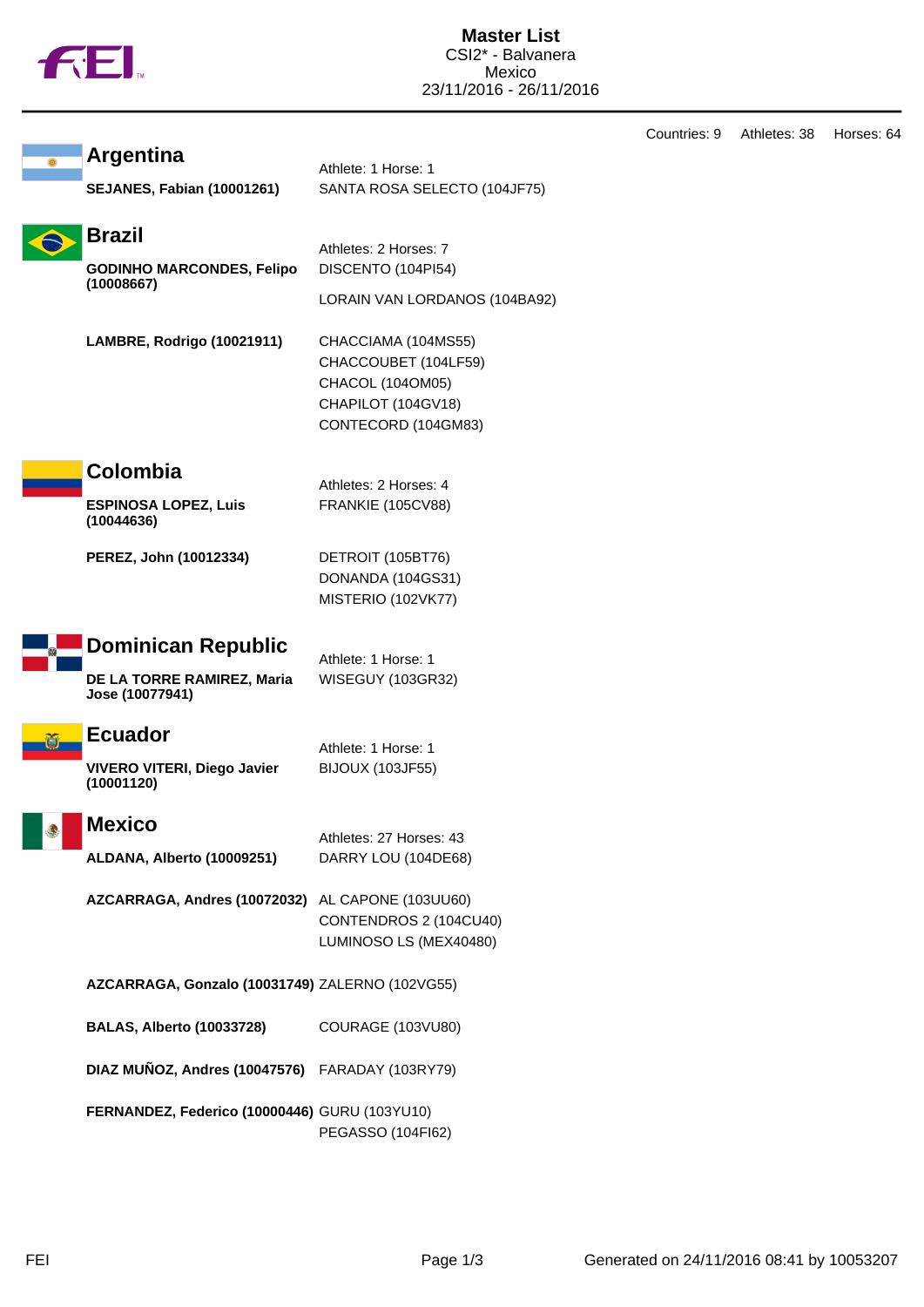

| LEONARDO WINKLER, Alejandro ZORRO (103BQ19)<br>(10101059) |                                                                              |
|-----------------------------------------------------------|------------------------------------------------------------------------------|
| LOMELIN, Francisco (10032251)                             | DONAUGRAAF (104OR49)<br>FORCADO DE BRUMIE (103FM66)<br>LIMOUCHELLO (103KR31) |
| <b>MARON KAHWAGI, Miguel</b>                              | BRAVE LIBERTY SAN GABRIEL (104HR48)                                          |
| (10106156)                                                | BV PROJECTS EDINBURGH (BEL12012)                                             |
| <b>MARTINEZ SOMMER, Fernando</b><br>(10033730)            | COR BAKKER (104RD00)                                                         |
| MAURER, Antonio (10000537)                                | <b>CHARON (104DX75)</b><br>GALILEO DE LAUBRY (104DR04)                       |
| MILLS, Alejandro (10009261)                               | BARTENDER (104KG52)<br>FINE STAR VAN T ASSCHAUT (103HH41)                    |
| NIETO DEL RIO, Sergio (10000486) GOOGLE (103SE10)         | MACUBA SAN RAFAEL (103SR96)                                                  |
| <b>ONATE, Mario (10002176)</b>                            | COLEMAN (103ZT95)<br><b>VELINI (103MI71)</b>                                 |
| <b>OÑATE, Salvador (10009262)</b>                         | SANLETTO (104LF55)                                                           |
| PACHECO, Juan Ignacio<br>(10113210)                       | MON AMOUR (104OR52)                                                          |
| PARADA VALLEJO, Arturo<br>(10095117)                      | CONSTAR (102OO04)                                                            |
|                                                           | COOL DOWN (104QG71)<br>TARZAN D'IVRAIE (104CG49)                             |
| PEDRAZA LITTLEWOOD, Daniel<br>(10026715)                  | ARC DE TRIOMPHE (104JA84)                                                    |
| PIZARRO, Nicolas (10002381)                               | LA PETITE FLEUR 6 (103TN40)                                                  |
| PLASCENCIA O., Luis Alejandro<br>(10039815)               | CHADOLAN (104JP21)                                                           |
|                                                           | CHARATINUS (104YF81)<br>DAVINCI (103XT98)<br>SALAMERA DE LA NUTRIA (103DL34) |
|                                                           |                                                                              |
| RAMIREZ PIEDRA, Alfredo<br>(10029638)                     | <b>RED GOLD (104IN29)</b>                                                    |
| <b>RAMOS, Gustavo (10005881)</b>                          | IZZY MIAKI (104IP89)                                                         |